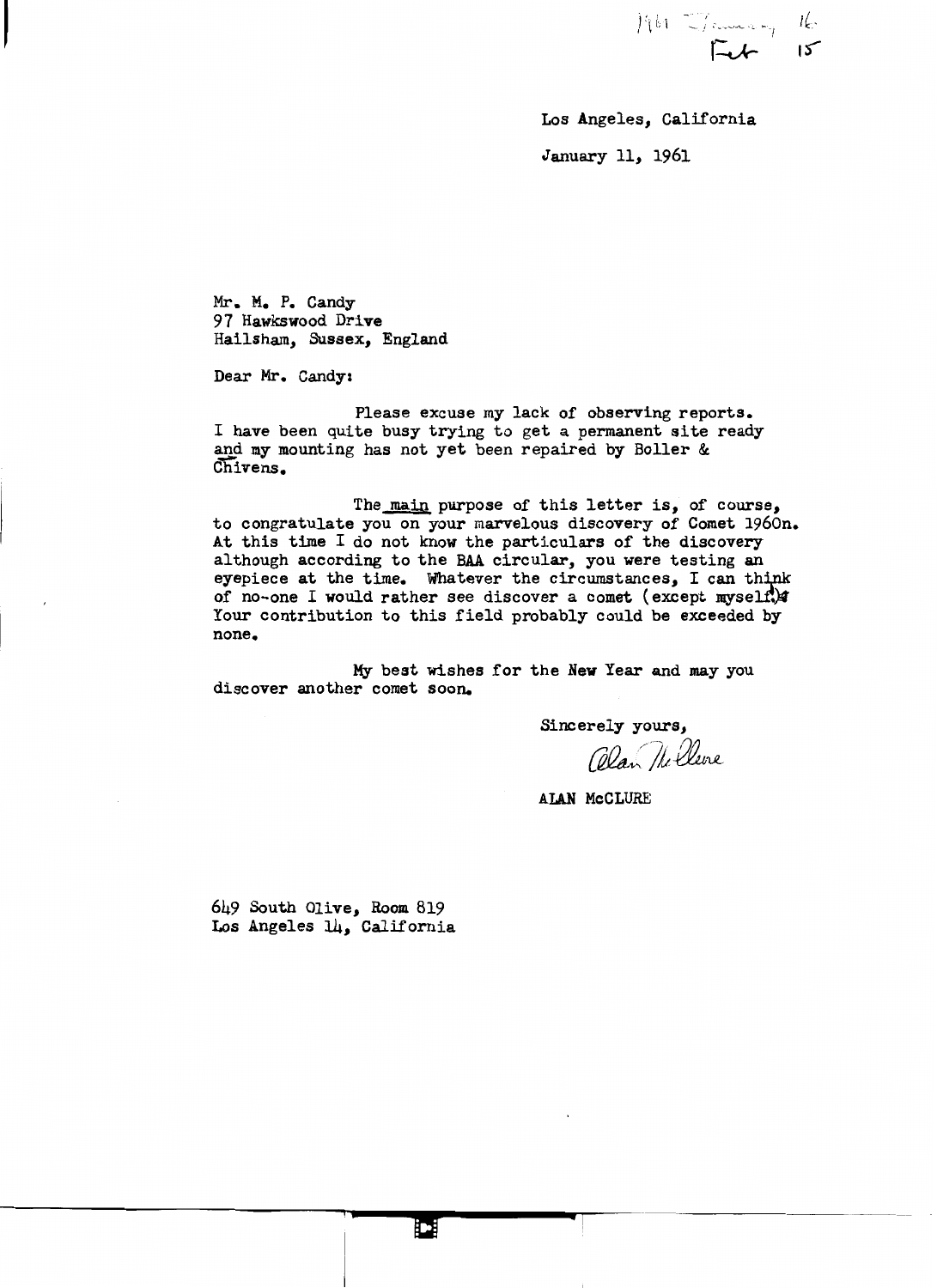Los Angeles, California January 30, 1961

Mr. M. P. Candy *91* Hawkswood Drive Hailsham, Sussex, England

Dear Mr. Candy:

I finally got my equipment back in time to get out and photograph your comet as well as P/Encke. While I have not prepared a complete report at this time, I thought that I would send along the two photographs secured on the night of January 17/18th. Some notes are on the back of the prints.

Please excuse all of these deays. I shall endeavor to catch up soon.

Once more I must congratulate you on your discovery.

Sincerely yours,

*{;J/A/1{./t* &09.-

**ALAN McCLURE** 

649 South Olive, Rm. 819 Los Angeles 14, California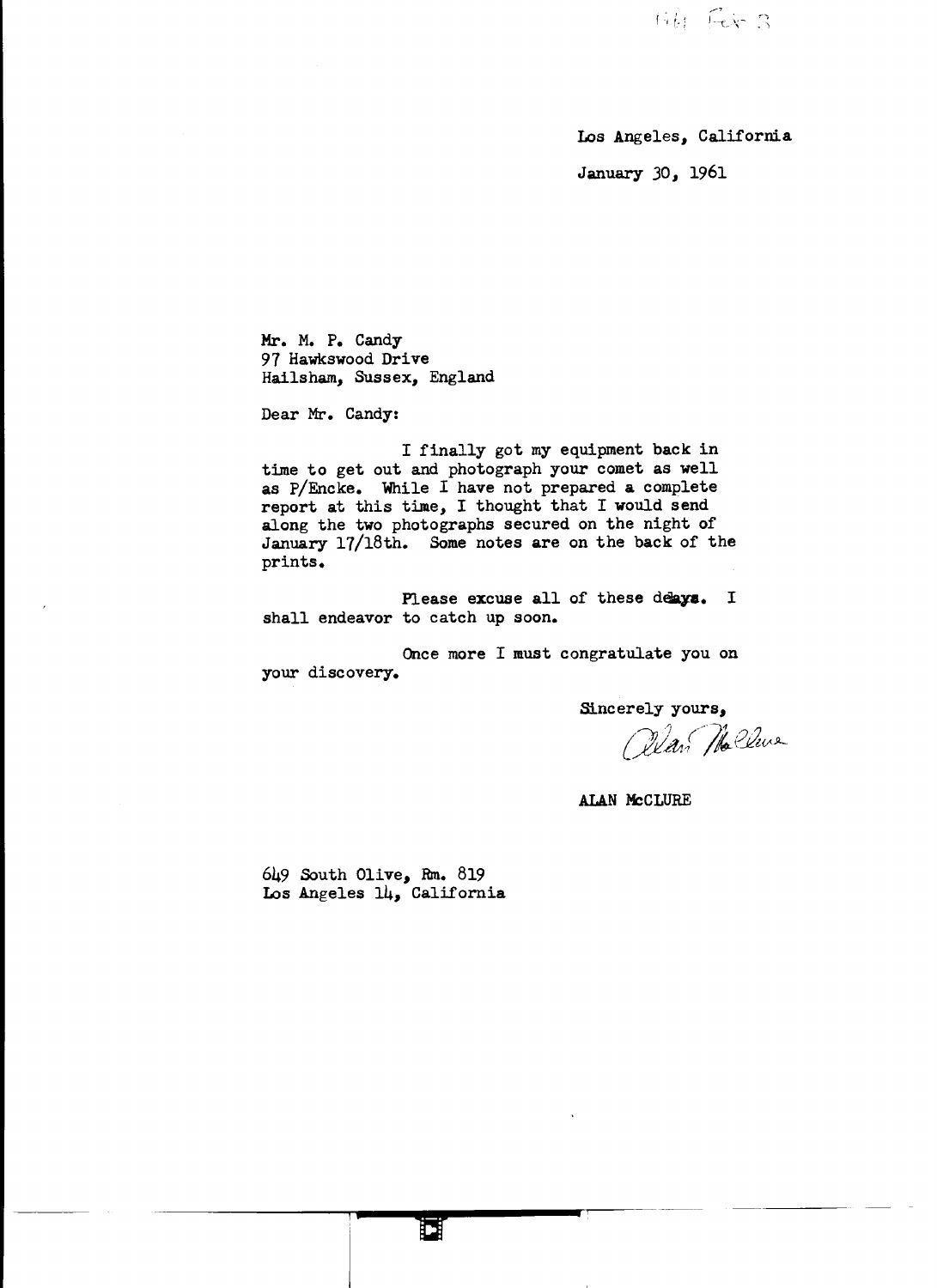~ *(q'* I A-s );]  $2$  Acte. net phones.

Los Angeles, California

August *3,* 1961

Mr. M. P. Candy 97 Hawkswood Drive Hailsham, Sussex, England

Dear Mr. Candy:

Last week I sent you, by airmail, some photographs of the new Comet Wilson. At that time I did not include a letter since I felt it would be more important to get the photographs off as soon as possible. Since I sent these photographs to you there has risen the question as to whether or not some of the features taken<br>with the Hasselblad camera were caused by internal reflections. I with the Hasselblad camera were caused by internal reflections. took 5 different photographs with this camera and all of them seem to show the same features. I am going to check more with others on this although it appears as though no one else took any wide-field photographs on the same morning. I wonder if you could give me your opinion as to whether the second, faint, straight tail could be real or is most unlikely? At any rate, in the meantime I would regard it with suspicion.

There is a problem in using conventional cameras for astronomical photography. The designers of these cameras do not adequately control internal reflections. I can assure you that when I build an astronomical camera I pay very careful attention to the control of stray light even to the point of making sure that light reflected off the photographic plate is absorbed. Believe me, I shall not use the Hasselblad again for this purpose, however, these features may be real but I would certainly like to know for sure.

(J-M»"·

I did get out in the monning of August lst. The weather at Pinos was excellerth and the transparency was superb, however, the moonlight still interfered. I estimated the total magnitude of the comet at about 4.8 - using *1* x *50* binoculars extrafocally. However, using 12 x 70 binoculars the coma appeared to be about magnitude  $7.5$ . Certainly, this comet has most of its brightness in the tail. About 6° of tail could be seen in the binoculars, although using the 5-inch focal length  $f/2.0$  aerial lens with an orange filter, plus a polarizing filter, 12° could be faintly detected. This comet certainly came at an inopportune time as far as the moon was concerned. It looks like it will be considerably faded by the time the moon finally gets clear. However, it certainly should be a worthy object even then.

Sincerely yours, / lla The Clure

ALAN MeCLURE

649 South Olive, Room 819 Les Angeles 14, California<br>1.5. Javeflourd the trouble was in a too-strong pressure<br>finger in the plem magazine on the Hassleblew camera. The "cloud" Los Angeles 14, California

Ħ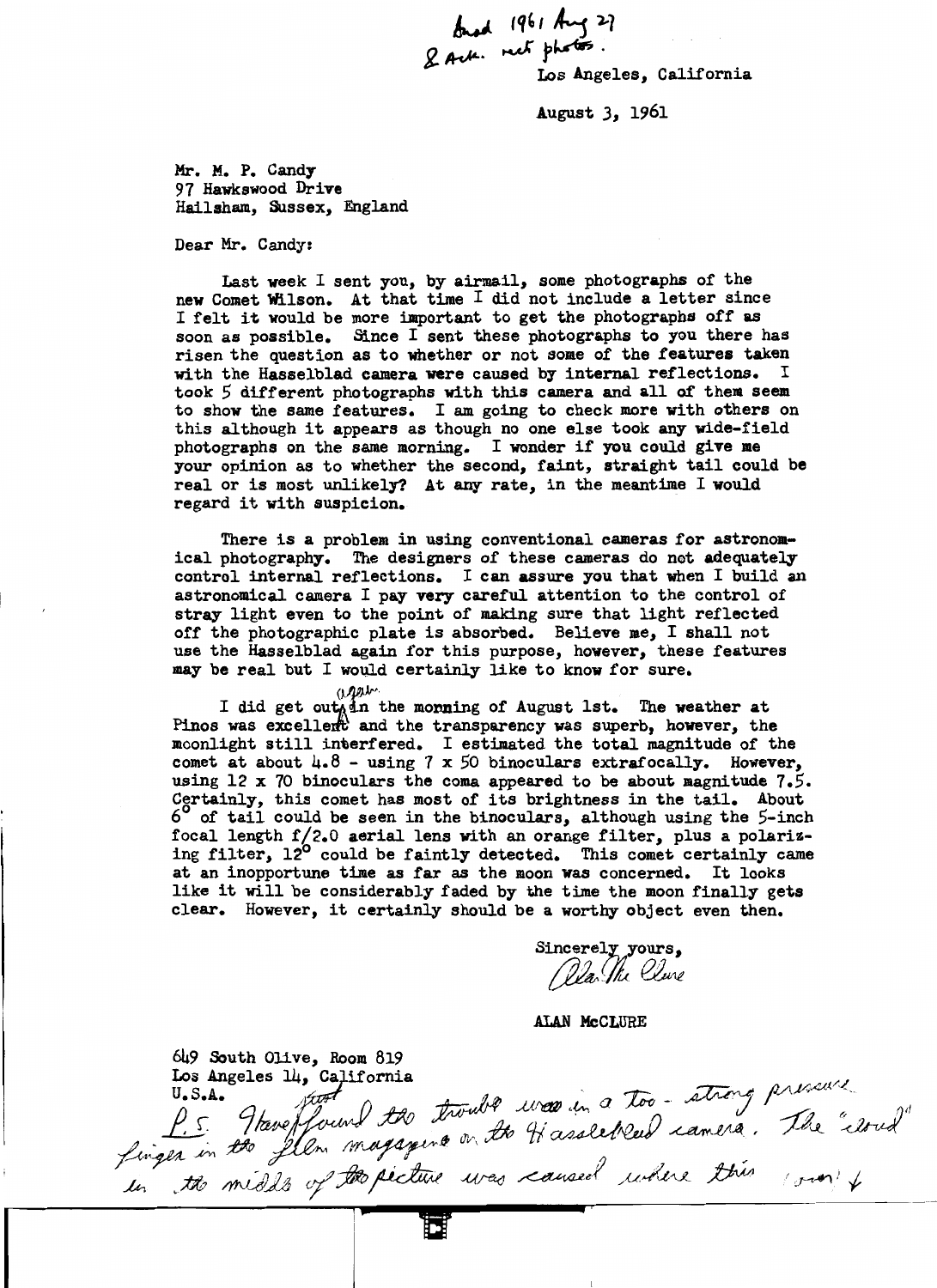pressed against the film while at rect Jacques Cond liat de la Cataline de la Fonter, et objet) were caused when the film was advanced. Pless marks showed only in Aves of Reary dentity. This is very<br>embanairy to me and it Rope it Ass. cheadertally, the reason it had so much trouble was because of the extreme speel film is also very pressure servitive. This beegs vuola présir qu'une tous béle deut films. ail.

 $\label{eq:2.1} \frac{1}{2} \int_{\mathbb{R}^3} \frac{1}{\sqrt{2\pi}} \int_{\mathbb{R}^3} \frac{1}{\sqrt{2\pi}} \int_{\mathbb{R}^3} \frac{1}{\sqrt{2\pi}} \int_{\mathbb{R}^3} \frac{1}{\sqrt{2\pi}} \int_{\mathbb{R}^3} \frac{1}{\sqrt{2\pi}} \int_{\mathbb{R}^3} \frac{1}{\sqrt{2\pi}} \int_{\mathbb{R}^3} \frac{1}{\sqrt{2\pi}} \int_{\mathbb{R}^3} \frac{1}{\sqrt{2\pi}} \int_{\mathbb{R}^3}$ 

 $\label{eq:2} \frac{1}{\sqrt{2}}\left(\frac{1}{\sqrt{2}}\right)^2\left(\frac{1}{\sqrt{2}}\right)^2\left(\frac{1}{\sqrt{2}}\right)^2.$ 

 $\label{eq:1} \frac{1}{4}\int_{\mathbb{R}^{3}}\left|\frac{d\mathbf{x}}{d\mathbf{x}}\right|^{2}d\mathbf{x}$ 

 $\label{eq:R1} \mathbf{X}^{(n)} = \mathbf{X}^{(n)} \mathbf{X}^{(n)} \mathbf{X}^{(n)} \mathbf{X}^{(n)}$ 

 $\frac{1}{2}$  and  $\frac{1}{2}$ 

 $\label{eq:2.1} \mathcal{L}(\mathcal{L}^{\text{max}}_{\mathcal{L}}(\mathcal{L}^{\text{max}}_{\mathcal{L}}(\mathcal{L}^{\text{max}}_{\mathcal{L}}(\mathcal{L}^{\text{max}}_{\mathcal{L}^{\text{max}}_{\mathcal{L}}(\mathcal{L}^{\text{max}}_{\mathcal{L}^{\text{max}}_{\mathcal{L}^{\text{max}}_{\mathcal{L}^{\text{max}}_{\mathcal{L}^{\text{max}}_{\mathcal{L}^{\text{max}}_{\mathcal{L}^{\text{max}}_{\mathcal{L}^{\text{max}}_{\mathcal{L}^{\text{max}}$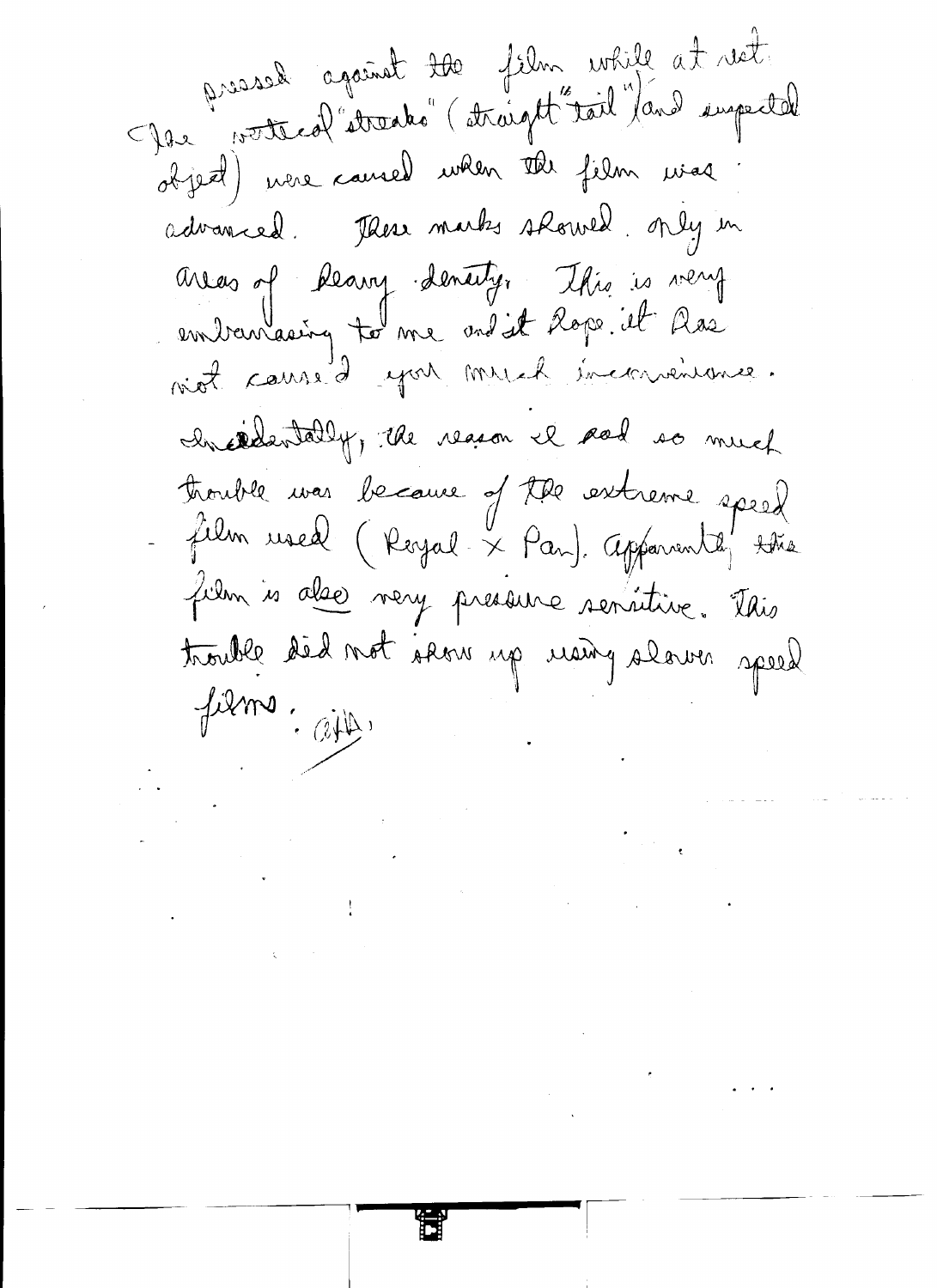1960 May 23

Los Angeles, California

May 16, 1960

Mr. M. P. Candy 97 Havkswood Drive Hailshaa, Sussex, England

Dear Mr. Candy:

Thank you very much for your letter of April 24th. I was glad to hear that you are planning to use some of my photographs in the B.A.A. Journal. I was most interested in the information concerning the magnitude of the comet and I feel that Dr. Waterfield's estimate *ot* the brightness was optimistic because of the fact that the comet vas so bright in the blue and because it is difficult to estiaate cometary magnitude& from any but the very shortest exposures.

Enclosed are prints of all of the good plates that I was able to obtain of Comet Burnham. Unfortunately, the weather reverted to winter just when the comet vas at ita beat. You will note that complete reports are not enclosed. Since I have to leave town for Arisona, I thought that it would be better to send the photographs now and complete reports later.

There is one problem that I seem to have and that is the measurement or position angles of the tail. As far as I can find, this is the angle measured from North and, for example, if the comet's tail points directly East, the position angle of the tail would be 90°. However, on the I.A.u. cards, I have been seeing a number of reports giving all sorts or odd position angles *tor* the tails of Caaet Burnham. This makes me wonder if  $I$  am measuring these position angles properly and  $I$ also wonder why these tails do not record on my photographs. These photographs shoved about all that there was to be shown and the only answer I can think of is that some of these observations were made visually, with large telescopes and that the observer recorded a jet near the central condensation and that these would have been "burnt out" on my photographs, being masked by the coma.

Again, my apologies for the incompleteness of this report. I'll send the rest of the information along as soon as possible.

Sincerely yours,

Olan McDere

**ALAN McCLURE** 

649 South Olive, Room 819 Los Angeles 14, California

P.S. The brighted extincts was at about april 26.5(0.7.) from my<br>back yard in the eity (through a very slight circus lays). I<br>estimated the correct of 4.4 mag, in Ex-R.R.F. opera glasses, all dad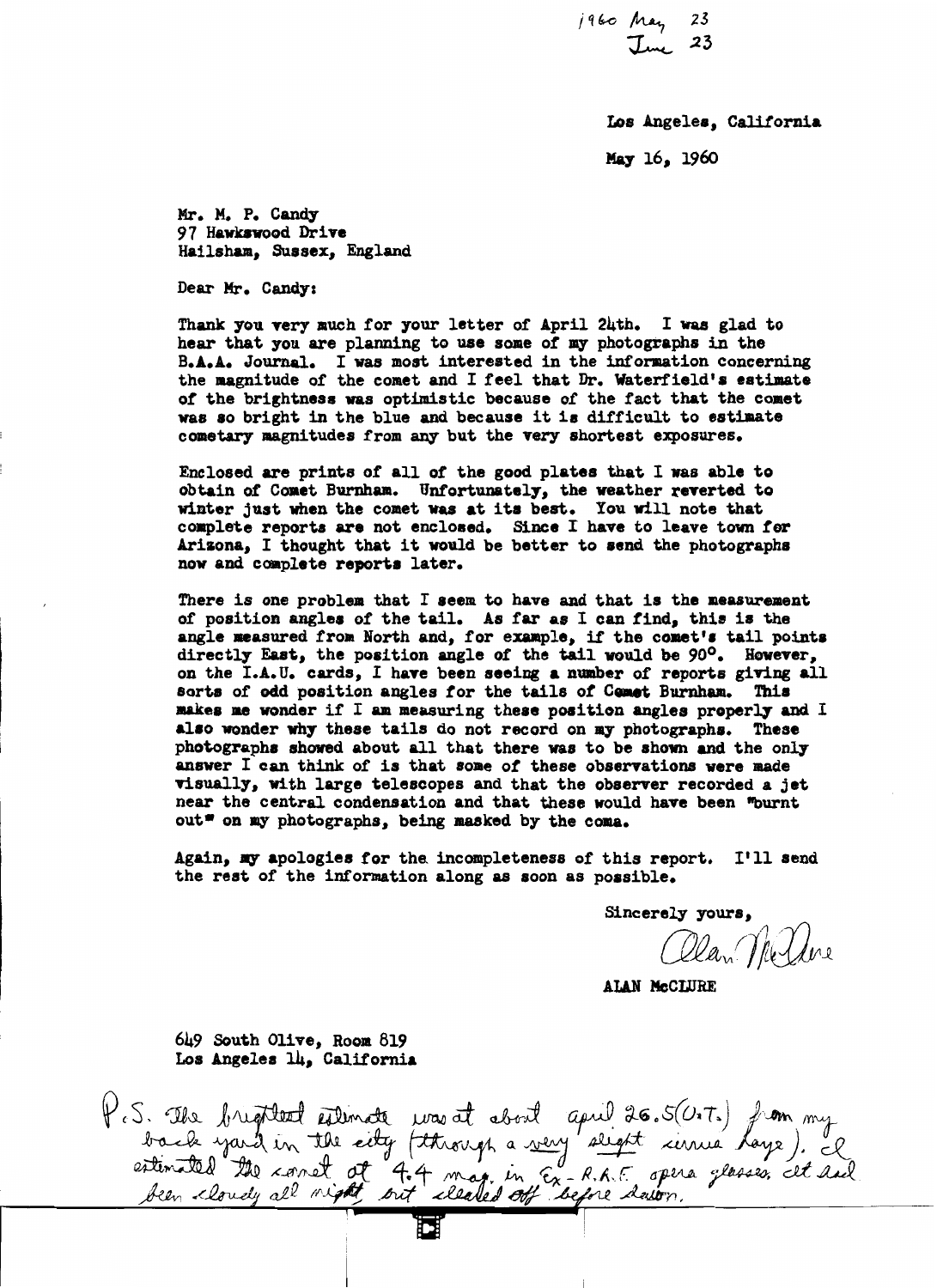Anold 17

April 13, 1962

Mr. M. P. Candy 97 Hawkswood Drive Hailsham, Sussex, England

Dear Mr. Candy:

Thank you very much for both your recent letters. I certainly was not thrown off by the ephemeris since the comet was so easily visible to the naked eye. As you know, I have made some mistakes myself lately and it is good to see that someone else also makes mistakes. I wonder if you were among the etceteras<sup>'</sup> who received copies of Elizabeth Roemer's letter to me last January. This was a rather painful mistake for me and it may sound odd to say, but I congratulate you on your mistake.  $\Delta$ pparently, Elizabeth Roemer is the only person who is perfect. You said in your letter of March 26th that we are all entitled to at least one error but I am afraid that I am due for more in the future. My trouble began with the defective Hassel-<br>blad pictures of Comet Wilson, and was followed by come flavington abell foul-<br>up, I would what will be next? (of course elective moke diffe The person writing this letter to you is perhaps the world's most disorganized ture. individual. Anyway, I find myself with a letter to you dated February 24th.  $I$  am enclosing this letter at this time with apologies.

Also enclosed are some photographs of Comet Seki-Lines which I obtained on April 10, U.T. I had not expected the comet to amount to very much and was amazed to find that <sup>I</sup>could see it from the city on April 9, U.T. I believe that the features shown in these photographs are all real and I would be most happy if you were able to put a few of them on display at the exhibition meeting. Comet Sekin lines certainly is interesting and I wish I could have observed it more. So far the only good observations were those of the lOth U.T. On the lOth, using 7 x 50 binoculars, at a 7300' elevation on Frasier Mountain, I could see only a hint of the streaking in the tail and I did suspect a bit of an anti-tail although I discounted this until I developed my plates. It is amazing how much more showed on the photographs than visually. I have not yet reduced the amount of tail length visible in the binoculars but it was over  $10^{\circ}$ . (Remained many of Comet 1910a)

Incidentally, I now have a pair of Japanese 7 x 50 wide-angle binoculars which cover about  $10^{\circ}$ . They are quite good for comets although, of course, the images at the edge of the field are poor. Nevertheless, the additional field is quite a help. The binoculars were out of collimation when I got them and this seems to be standard for many of the lower priced binoculars.

This reminds me, how are you coming along with the comet seeking program? I have given thought to all sorts of programs but cannot do anything until I get out of the City. I feel that some form of photographic search might be the best, however, the amount of time required processing plates, etc., makes the visual method appeal to me also. I am afraid that the only way to really find out is to try both. I was curious about the high quality aerial lens that you were going to use for your program. The **CULS** fatiguing part of the program you mentioned, it would seem to me, would be the blinking of the plates.

Thanks again for your letters.

 $\mathcal{D}$ . M  $\mathcal{D}_{\ell}$ ALAN McCLURE ALAN MOCLURE<br>P.S. Just Read BAA Circular 439 Several degrees

P. 5 Just Reed. BAA Circular 439 Several degrees<br>of tail were easily visible to the naked eye on the 10<sup>46</sup>UT.

spite of the moonlight. Good Transpowency and the

649 s. Olive, Room 819 Los Angeles 14, California u.s.A. *kn* 

Е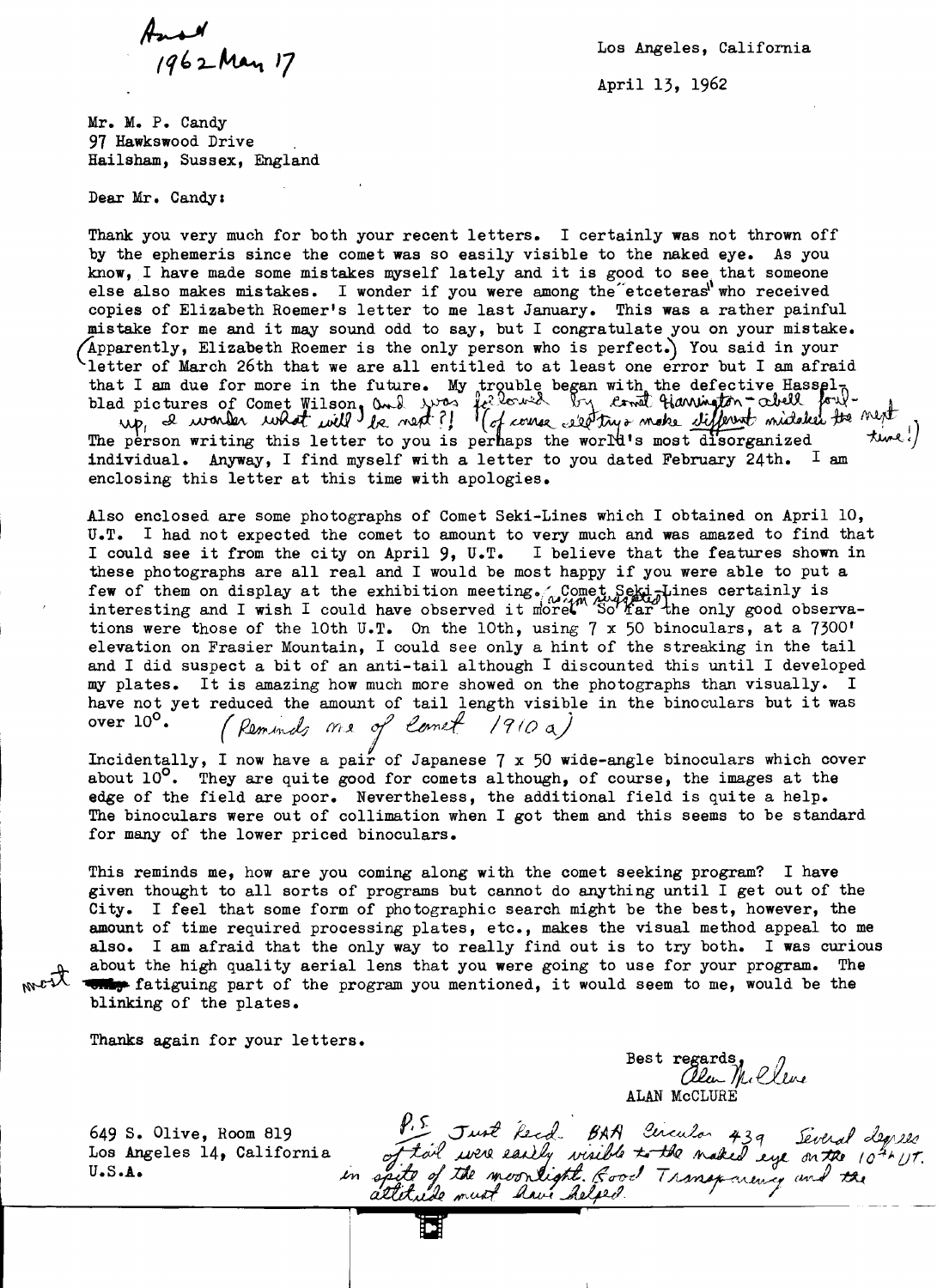February  $24, 1962$ 

Mr. M. P. Candy *91* Hawkswood Drive Hailsham, Sussex, England

Dear Mr. Candy:

Enclosed is a print of Comet Harrington-Abell which, as you know, I finally managed to recover on the 26th of January. We had quite a snowstorm in the area here and due to this  $I$  was unable to get anywhere near my regular observing sites. On the night of the 25th, I ended up by the side of a road and was occasionally bothered by car headlights as well as mediocre seeing caused by cold air draining down the nearby canyon. Only one plate was secured on the 26th and  $I$  had little hope of finding anything on it but much to my surprise this object was found right on the line of variation and right about where B.G. Marsden had predicted the comet might be found. Therefore, I went out again on the 29th (U.T.) and secured 3 more plates under  $\frac{1}{2}$  is conditions. Nevertheless the comet showed well and plates under we constraint conditions. Nevertheless the comet showed well and its motion appeared to be correct for  $P/H-A$ . At this point I was afraid to make any more claims after the fiasco early in January so I wired Harvard and asked them if they could get someone to confirm it. Fortunately, Dr. Roemer was able to confirm it the next night, thus ending a very trying period for me.

I suppose that I got off lucky in recovering the comet at all but I certainly wish that the unfortunate mistake of early January had not occurred. Nevertheless, I have learned from this and I now switch guide stars between successive exposures when searching for faint comets. This should throw off any ghost image caused by reflections between the lens elements. However, there are still plenty of mistakes to be made and much to be learned and I fear that I shall not be mistake-proof in the future. In this regard, I wonder if you were among the etceteras" at the bottom of Elizabeth Roemer's I wonder if you were among the etceteras at the bottom of Elizabeth hoemer's letter which was written to me(although it appears as though the letter really was written to those persons receiving copies.)

So far, I have been unable to see the new Comet Seki-Lines,  $N_0^{\text{eff}}$   $\epsilon$   $\rho$ . 1962c. Dr. Cunningham's ephemeris is very interesting but he has informed me that the comet may be off as much as  $5^{\circ}$  near the end of the ephemeris. I also see that  $~\mathfrak{m}_r$ . C. Jackson has supplied another set of elements which are noticeably different than Cunningham's. Of course, this is to be expected until enough accurate positions are available. I am wondering whether or not the comet will be visible later in March when the moon begins to get out of the way in the evening. Having no extended ephemeris, it is difficult to make a supposition but it would seem as though the comet will be below the horizon at the end of evening twilight by the time that the moon begins to move out of the way. Frankly, I am bursting with curiosity regarding this since the comet could develop into a very interesting object due to its close approach to the sun, (although Cunningham said he thought it might only reach 6th magnitude.) I shall be hoping to hear from you by way of the B.A.A. Circulars. The weather has been bad here but from what I read, it has been bad everywhere/and I suppose this has hampered observations of this comet.  $\mathcal{V}_{\text{opt}}$   $\beta$ , *S*,

Ы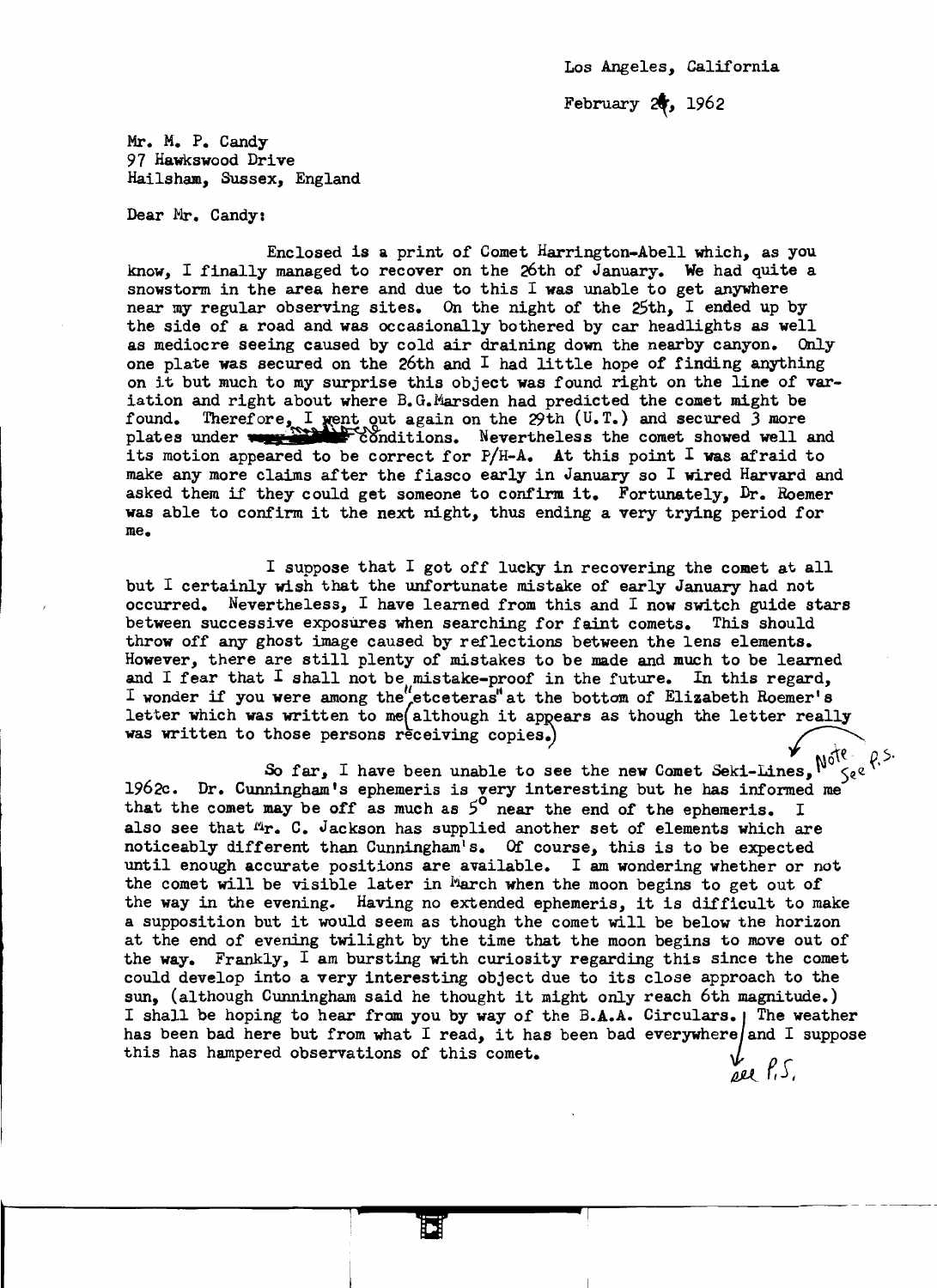$\frac{1}{\sqrt{2}}$ 

 $-2e_{n}$ 

**We Mell** 

Unfortunately, my observations lately have been rather spotty and incomplete but  $I$  hope to do better in the future although sometimes  $I$ feel like giving the whole mess up. It seems as though, starting with Comet Wilson, I have not done so well but if I stay in this field, I hope to profit by the mistakes of the past.

Sincerely yours,

/!M (hlL *f.2Av&* L.~

**ALAN McCLURE** 

649 South Olive, Room 819 Los Angeles  $\mathfrak{u}_1$ , California  $\mathfrak{v}_1$ . S.A.

Flh- 'J 6

P.S. Since I started this letter I managed to get in a visual observation of Comet Seki-Lines. This I had my wife mail to you today so it should have arrived by the time this letter reaches you. I was very glad to get BAA Circular  $\#$ 437 this morning for it gives the badly needed information as to where the comet will be before perehelion. You always seem to come up with an extended ephemeris sooner than anyone else and often with new comets, the BAA Circular is the first real forecast of the comet's motion. In case the earlier report does not reach you, at  $\mu$  hrs. *30* minutes U.T. on February 26th, I observed the comet with a number of instruments including some EX-RAF night opera glasses, 20 x 70 binoculars<br>and an 8-inch  $f/\mu_*$ 5 refector. Magnitude was estimated, mainly with the and an 8-inch f/4.5 refector. Magnitude was estimated, mainly with the opera glasses, at 5.5 and a tail about 80 minutes of arc long was seen in opera glasses, at 5.5 and a tail about 80 minutes of arc long was seen in<br><sup>4/1</sup>/<sub>2</sub> ... This PA is only approximate since the tail did not go far enough<br>to intercept any prominent stars that I could identify on the Skelnat to intercept any prominent stars that I could identify on the Skelnate<br>Pleso. The comet does not appear to be running far off from Cunningham's<br>elements although what might look good to me might look like a terrible  $error to you.$  (running believe asmembal) Further N. 6.

p-( *Port )*<br>P-( Port ) The weather around here has been terrible lately. As you may know, there is a major range of mountains running approximately in an east-west direction north of  $\overline{\text{Log} }$  Angeles. I usually go observing to the northwest of Los Angeles, going as high as weather conditions will permit but lately there has been snow down to practically *2500* feet. In fact, it was supposed to be snowing in the mountains when I made the observation on the 26th. For this observation I went west of Los Angeles toward the end of a lesser range of mountains which only reach about 3000 feet elevation at the maximum. With the kind of weather we have had lately, the clouds are not so bad over these small mountains but they certainly do build up over the large ones.

> Once again,  $\perp$  want to tell you how much I appreciate BAA Circular #437. The clouds look broken and I hope to try and get a photographic observation of the comet as soon as possible.

> > A. M. ------.-------------.. ---·-----·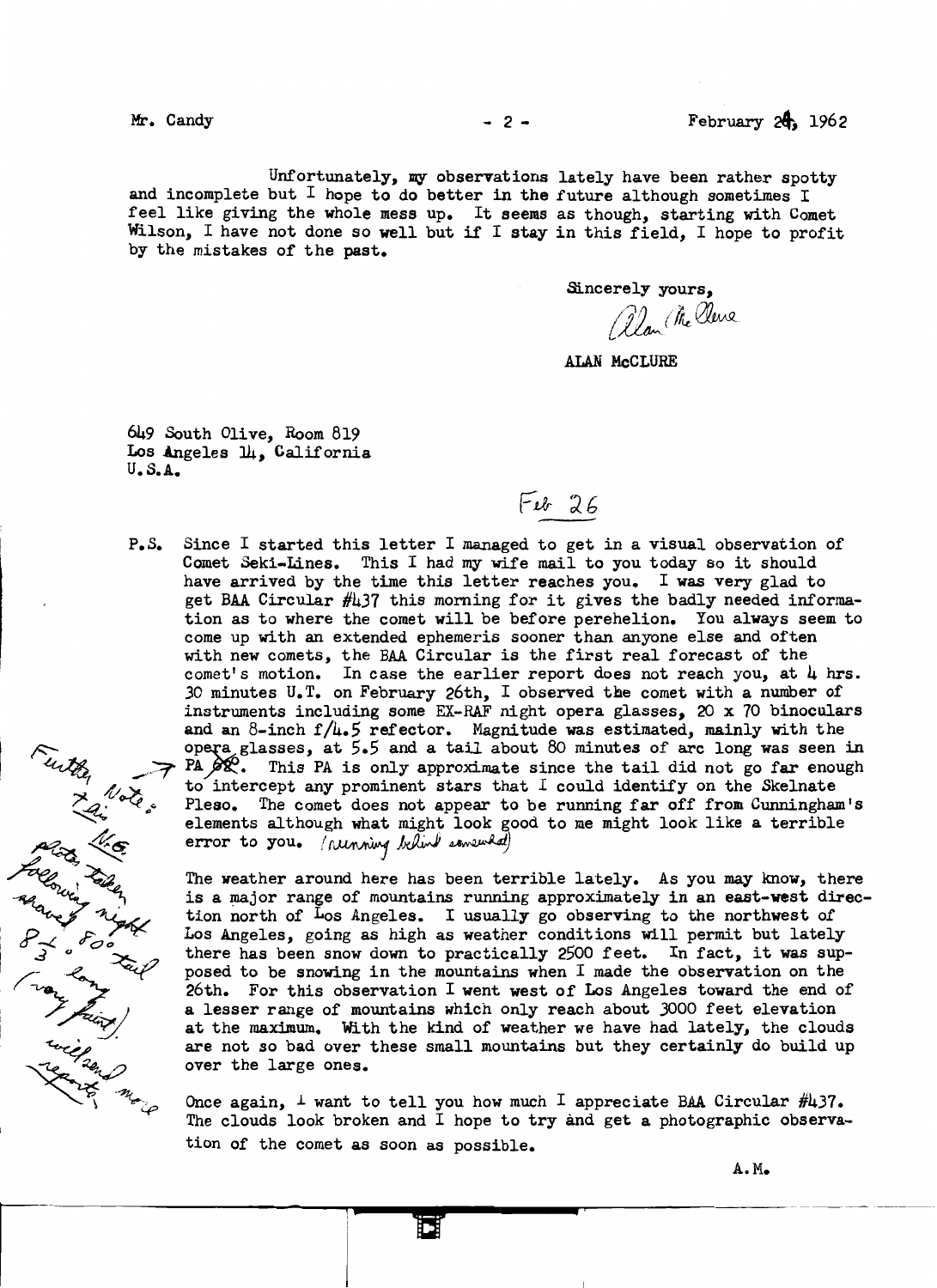Aneth 1962 to

January 16, 1962

Mr. M. P. Candy *91* Hawkswood Drive Hailsham, Sussex, England

Dear Mr. Candy:

On the night of January 2 U.T., I tried to recover Comet P/Harrington-Abell but,as you probably know, I did not recover the comet but did mistake some images apparently caused by internal reflections between the lens elements for the comet. Being relatively ignorant of orbits, I sent out a telegram. Harvard did send out the information although I have heard nothing so far about the claimed recovery from Copenhagen. (apparently,  $Dr$ . Thernde realized the possibility of an error and he, therefore, wisely withheld the information. Indeed, Cunningham said that in the days when he was at Harvard, he would have called me on the phone had he received similar information under these circumstances). After talking with Elizabeth Roemer and Dr. Cunningham, I realized that anyone who was watching out for these things would have realized that this object could not have been Comet P/Harrington-Abell due to its distance from the line of variation. On the night of the 8th U.T., I attempted to either prove or disprove this as a new comet and unfortunately I was unable to find any confirming images on a number of plates taken that night. In other words, I have made a bad mistake and I fear that I have not yet heard the last of it.

I would assume that you were among the etceteras listed at the bottom of a letter which Elizabeth Roemer sent to me. Apparently, she sent carbon copies to a number of persons and I wonder who these persons are. I am not sure her letter was entirely fair since I did indeed later admit my ignorance and admit that it was highly improbably that the comet could be P/Harrington-Abell. During our phone conversation we did get into an argument about limiting magnitude. She claiming that limiting magnitude of an instrument was entirely dependent upon focal length and  $I$  claiming that while this is theoretically true, the size of the image formed by the optical system makes quite a bit of difference in this regard. Of course, I was comparing the performance of my 7-inch f/7 lens with the 13-inch f/5 at Lowell. The 7-inch lens is a modern design using Schott  $g_{\text{lab,88}}$ , and  $f_{\text{lab}}$  believe that it is relatively more efficient than the  $\mu$ 0-year-old  $\lim_{\epsilon \to 1} \hat{f}$  inch. The faster lens can never be as efficient as the slower one due to the compromises that have to be made in order to get the extra speed. I told Elizabeth that if you could get say, for example, a 5 micron image rather than a 25 to 50 micron image, the energy of the star would  $\sqrt{\epsilon}$  and  $\epsilon$  be much more concentrated and you would therefore go considerably fainter but (d  $\frac{2\ell}{\ell}$  )  $\ell$  be much more concentrated and you would therefore go considerably fainter but this did not seem to get through. I have compared a plate taken of *M33* with *muchens allow* my 7-inch lens with enlarg my 7-inch lens with enlargements in Lowell Observatory Bulletin No. 93 and find haven't checked that the 7-inch went at least as faint as magnitude 18.5 and the limiting  $\frac{1}{100}$  caughly  $\frac{1}{100}$  magnitude arranged comprisons between 18.5 and 19.7 Of course I only be magnitude appeared somewhere between  $18.5$  and  $19.7.$  Of course, I only had reproductions in the Bulletin to judge by.

> I have been told that there was a paper published in the Astrophysical Journal in the early 1950's on Micro-techniques. The essense of this paper is said to have been that some person took a small relatively short focal length Schmit which gave extremely tiny images and, using fine grain film, he was able to go much, much fainter than he should have. This whole subject is interesting to me and I feel that many persons fail to recognize the difference in performance between different types and qualities of optical systems. Surely, any lens of a given focal length is inferior to a high quality

> > 囗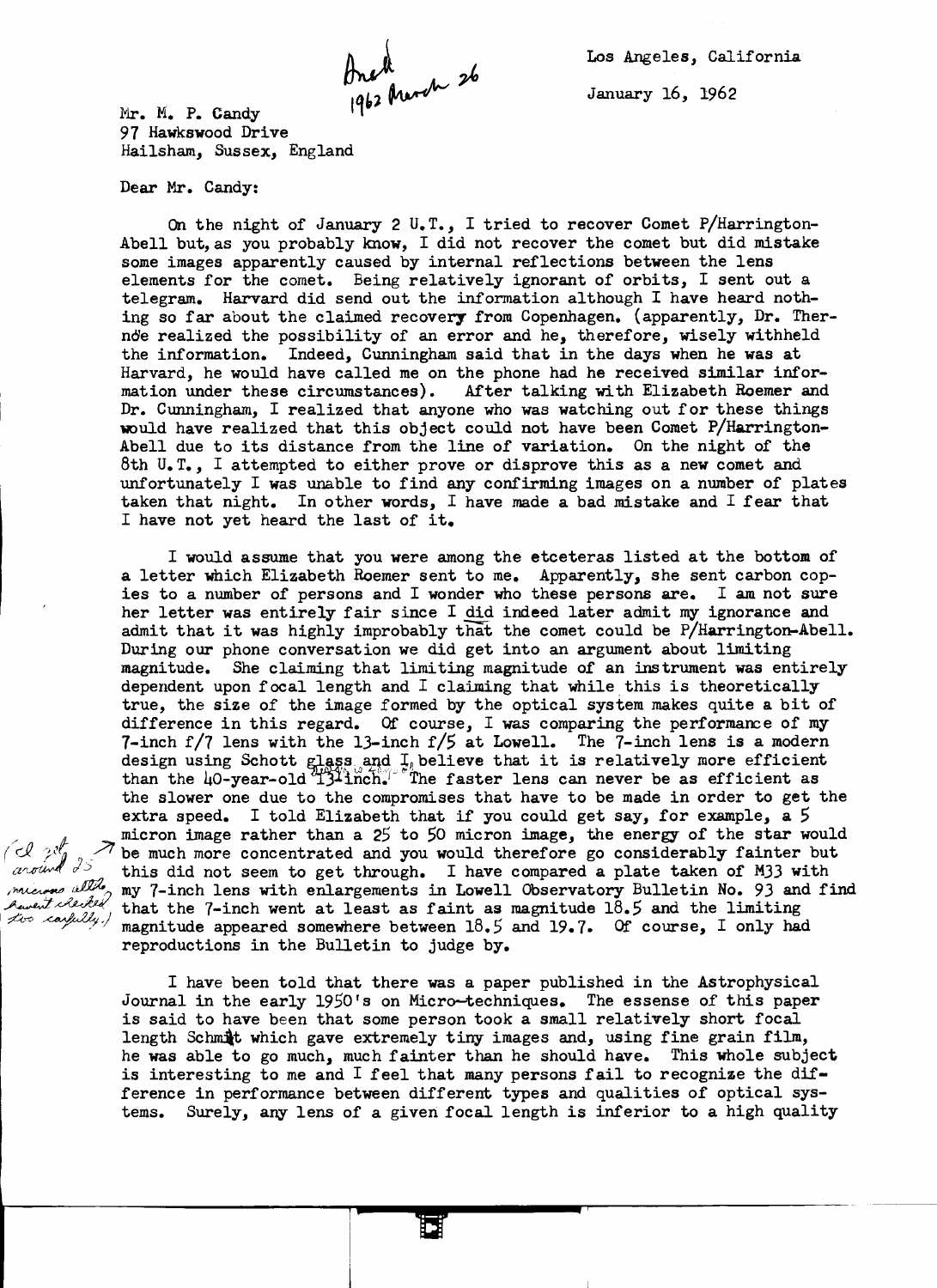Schmidt for example. The Schmidt should go fainter.

It has been some time since I wrote to you and in the last letter I received from you you discussed the defects which caused me to record additional non-existant detail on Comet Wilson. I was surprised that your friend was able to recognize these as possibly coming from film magazine trouble. It took me over a week of worrying and questioning plus the help of a friend to finally decide what had indeed caused these. The camera was a Hasselblad and the pressure finger which holds the supply roll of film was far too strong. As the film was an extreme speed film  $(Royal Pan X)$ , it was probably also extremely pressure sensitive. The so-called cloud in the middle of the picture was made by this finger while the film was at rest. As the film was advanced, the edges of the pressure finger made marks in the direction of the film travel. It was interesting to hote that this was only in areas of heavy density on the negative which made it even more insidious. The final deception was caused by the fact that one of these marks tied up almost exactly with the comet. After this first observation of Comet Wilson there was much trouble with moonlight and I only obtained two other observations. The comet seemed relatively uninteresting and formless having none of the blue emission features which can make for spectacular photographs. The reason I did not observe the comet more was that  $\overline{1}$  found that my equipment has become so cumbersome that night-to-night observations are practically an impossibility. When Comet Seki came along I unfortunately obtained  $~\text{no}$  observations either, although I saw the comet from the backyard five or six times. It is so extremely light where I live that I felt that any observations, even magnitude estimates, would be practically useless. After missing Comet Seki I went out and fouled up on this latest thing and believe me, right now I feel like turning in my equipment.<sup>"</sup> Certainly, I shall be cautious and more suspicious in the future.

A couple of prints of the defects which were mistaken for P/Harrington-Abell are enclosed. The contrast was greatly exaggerated in printing and on the original plates it is hard to decide whether or not the "forked tail" appearing feature was really moving also or whether it was part of the nebulosity in Orion.

In spite of all these troubles, I don't feel like giving up and you may indeed hear more reports from me although I now wonder if anybody will believe me the next time.

Sincerely yours,

/ Wan The Clare

ALAN McCLURE

649 S. Olive, Room 819 Los Angeles 14, California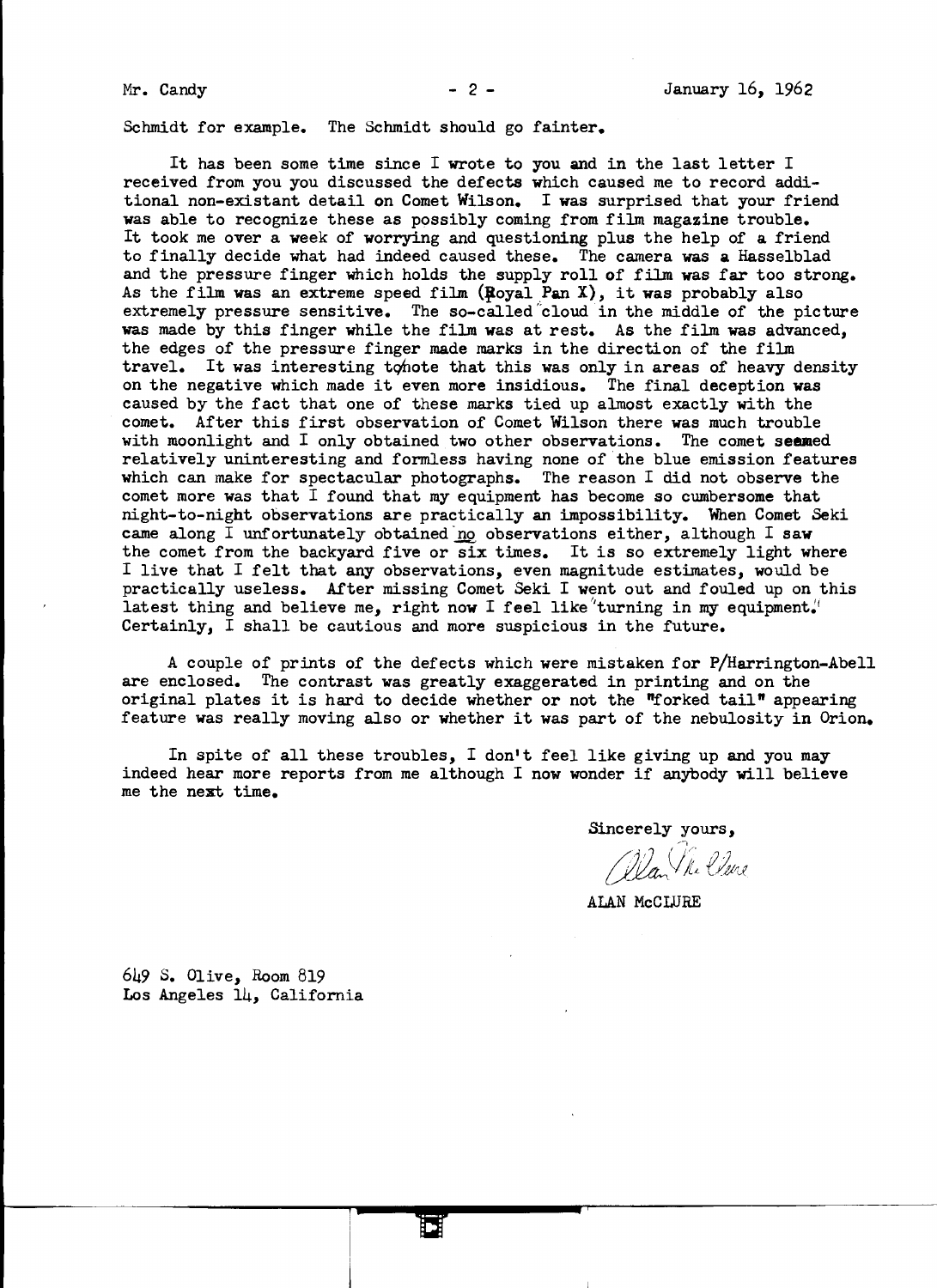## MINE 971400 1961

| $(0.2. -$ approx $1$ thro.)<br>Observations of July 24/25 1961   |                                                    |
|------------------------------------------------------------------|----------------------------------------------------|
| Hocation: Pince (elevation 8828 Pt.)                             | Alan McClure                                       |
| Visual Magnitude (total) est. in opera glasses about 5.2         | 649 80. Olive st. kn f1.<br>Los Angeles 14, Calif. |
| Visual magnitude of some oot at about mag. 4 in 12 x 70 bifices. |                                                    |
| $\sim$ (comparison star was thota gential- mag = $5.64$ )        |                                                    |

20<sup>0</sup> housver with 12 x 70 biness. tail could Tail lengths W length.

Anti-tail leagth - (view) with 12 z 70 bisses as mured after objecto was fairly clear of horison)  $\sim$  (rough- approx)

Position: (Figure from Museo, photons - mand) B.A. -  $d^2$  99<sup>8</sup> Bos. = +32<sup>0</sup> 30' (plotted in Similarte Pless) July 9.5

fail became visible 20 minutes before head rese, assering like a searchlight beam.

Small scale photos with fact wide ungile camera uning panchromatic film and no filtor showed the features behow, (commu had 80 mm f.l. f/2.8 tenear lens)

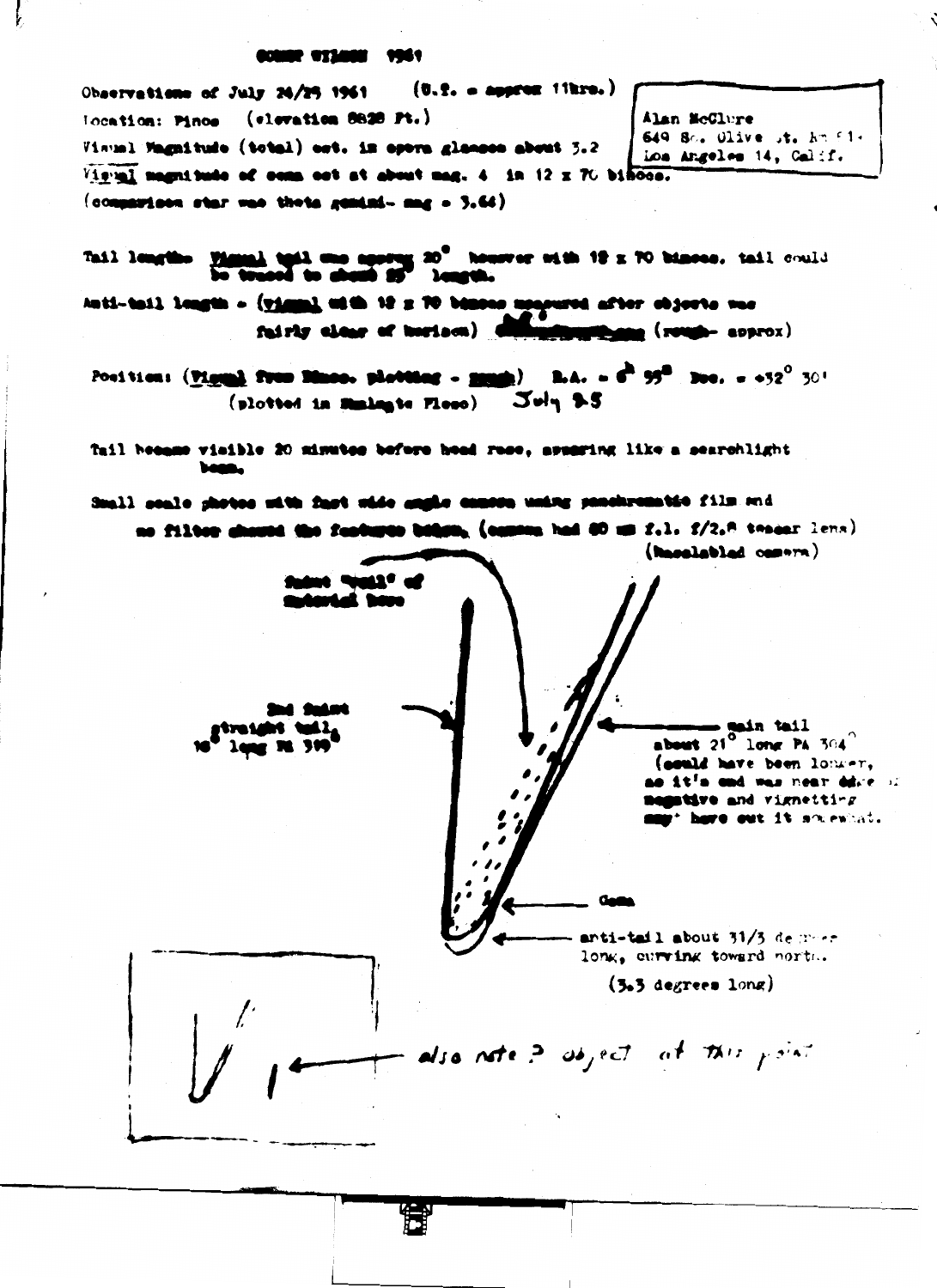Los Angeles, California

September 27, 1957 Ported 3.10.57<br>Rud 8.10.57<br>Ans 26.12.57 - and arles it Snider en conutar en star - aux

Dr. G. Merton 17 Hollywell Oxford, England

Dear Dr. Merton:

I am sending you some photographs that I have taken of Comet Mrkos  $(1957d)$ . All times are Universal time. These photographs were all taken with 100mm aperture 500mm focal length Goto camera on Eastman 103aE plates.

The photographs for the 9th, lOth and 11th were made through a  $#25$  (red) filter. All the other photographs were made with no filter.

All enlargements except the negative print of the 13th are 2.19X.

The photographs were taken from an elevation of 8000 feet about sixty-five miles from Los Angeles.

I hope that these might be of some use to you.

Sincerely yours, alan M. aure

ALAN McCLURE

NorthAA, ) Hinh -<br>Thave aduent him

649 South Olive, Room 819 Los Angeles 14, California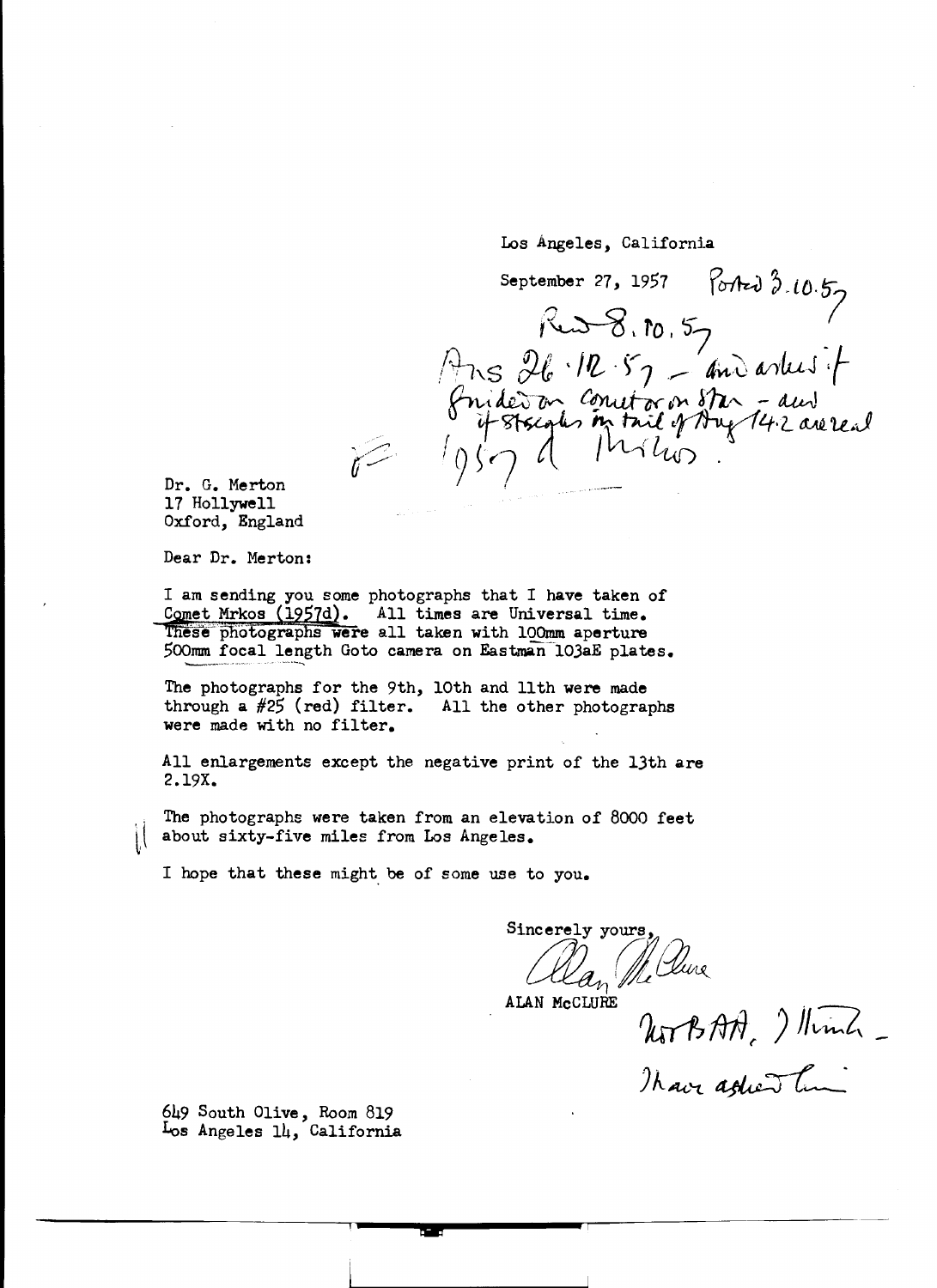Nov. 12, 1965

Dear Mr. Candv:

Span Dee 12

Enclosed are a few prints of comet Ikeya-Seki. Unfortunately, I wasnIt able to get out very many nights, however at least I did get some photos of this comet. Also, I did see it. and mabve this is more important anywayk since it is what one reme mbers through the vears.

The comet had the brightest tail I have ever seen on any comet. although the head was not so much. I'm sorry to not be able to send in any visual observations. The comet was so near the horizon that I decided to concentrate on photographic work, although of course. I scanned the comet with binoculars while I was supposed to be buiding. Most of the features on the photogs showed in the binoculars. although they were much fainter, and I did see somwehat less detail near the bend in the tail.

It was really ouite a comet. but I was a bit surprized that it didn't develop a longer tail. Why not? It's tail certianly did not compare with the comets of 1843 and 1882 ( or am I wrong). I believe that the tail was made wo of allmost entirelt dust, and mabye this streamed back along the orbital plane shortining the appearance of the tail tai ( and also curring it). A crude objective prism camera seemed to indicate a dust tail (negatives were very bad), and of course. I anticipated a dust tail from this type of comet anvway.

Our friend Brian Marsden is now at Smithsonian which is very handy for me, although I still wish that the IAU central Bureau had remaindd in Europe.

I hope that all is well with you and that you got some good views of the comet (even though it may have been a difficult object at your latitude). Please give my best wished to Dr. Porter, and Mr. Hendrie.

Sincerely. alan bollene Alan McClue

ALAN MC CLURE 7835 Torreyson Drive<br>Hollywood 46, Calif.

hewelltress

Note new mailing adress.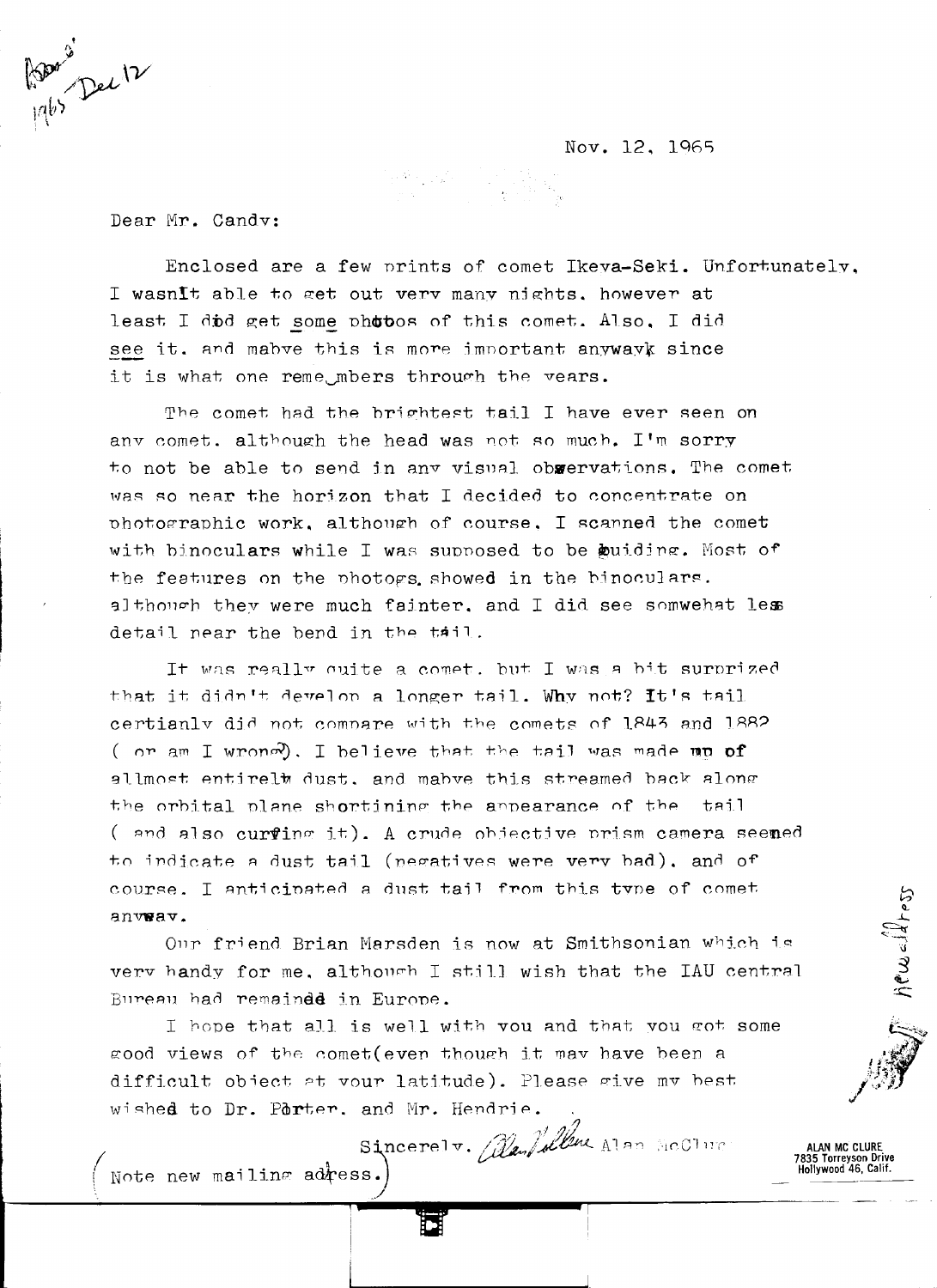October 17, 1963

Mr. M. P. Candy *91* Hawkswood Drive Hailsham, Sussex, England

Dear Mr. Candy:

Enclosed are a couple of prints of Comet Pereyra. Unfortunately, I only observed the comet s few times. The first observation was a rather bad one but all I was trying to do was to find whether the comet really existed. Of course, the position I sent in was very rough and I hope that it did not cause any confusion. Comet Pereyra certainly was an interesting one and even before I learned that it was a sun grazer, I felt that it definitely had the  $m$ look" of this type of comet. (It reminded me of Comet Wilson in 1961.) Both comets had rather faint tails which were relatively difficult to photograph, considering their brightness visually. As far as I'm concerned, the tails of both of them were made up primarily of dust. Since the sun grazers are, in a way, relatives of the great comets, I find myself wondering if all sun grazing comets give out with such a large amount of dust. In the 1800's when they had so many spectacular comets, most of them were shown with straight tails and I wonder if this is just a coincidence or if it was caused by the angle from which they were seen. Of course, Donati's comet as well as Comet Seki-Lines had curved dust tails. (I am assuming this about Donati's) What do you think about the relative possiblity that great comets are comprised of a great deal of dust? dust?  $\frac{1}{2}$ 

Incidentally, one thing which was interesting to me was the way that Comet Seki-Lines became so dusty after it passed close to the sun. Before perehelion it showed up as bluish on my photographs and there was not much indication that there was dust in the comet. Of course, the minute  $I$  saw it afterwards - even from the City -  $I$ knew that it had a lot of dust since the tail was quite curved.

Getting back to Comet Pereyra. What do you think of the original magnitude estimate? I wonder if it really faded that fast or if the discoverer was a bit optimistic. Possibly he was compensating for what he considered to be the probable extinction. I almost always estimate comet magnitudes using binoculars or opera glasses extrafocally. Some other observers in this area apparently do not use the extrafocal method and they got about a magnitude brighter for Comet Pereyra. Frankly, I don't know which method is really the best but at least if you stick to one method, you are consistent (more or less).

Thank you for your encouragement on trying to find Comet d'Arrest. You might be interested to know that I tried on this comet both in July and August but of course I was unsuccessful. Frankly, I got so disgusted at this point that I gave up and I didn't even make an effort in September. Now, naturally, Dr. Roemer has found the comet and I do not even know if I would have had a chance to find it in view of the fact that she reported it as 18th magnitude. Of course, she tends to estimate them fainter than I do so I might have had a chance but I guess I just wasn't up to it. The rigors of portable equipment just wear me out and I feel that I have to come back with something when I go out, otherwise acute frustration sets in. Frankly, after the horrible experience I had with Harrington-Abell, I find myself very reluctant to try and recover any more. It's hard enough anyway but with portable equipment it is even more difficult because often you cannot confirm your observations with enough care.